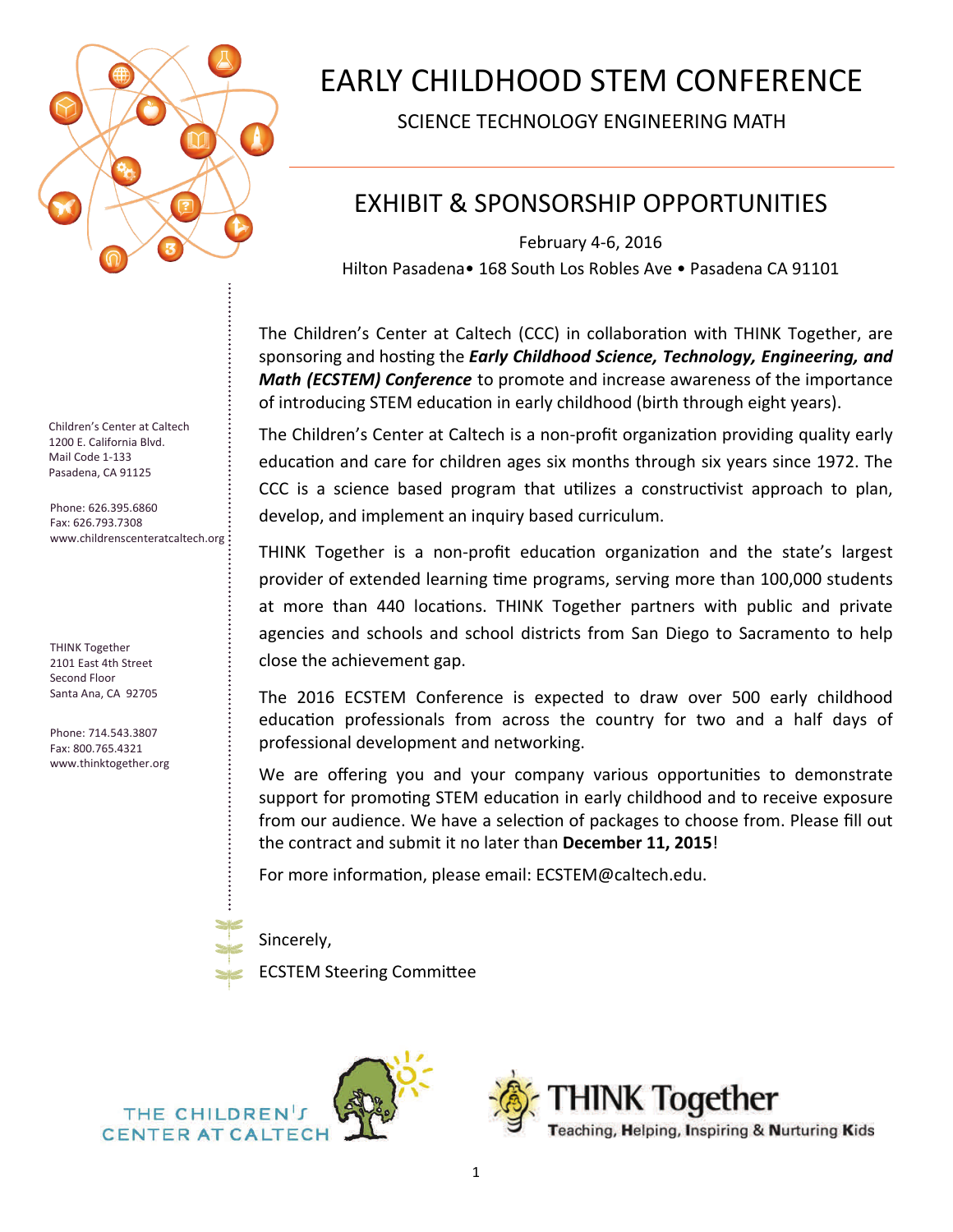## GENERAL SPONSORSHIP PACKAGES

## **PLATINUM \$8,000 +**

- Full page color advertisement
- Logo on conference tote
- Add an item and/or flyer in tote
- Logo in conference program
- Logo on ECSTEM's website
- 5 complimentary registrations for conference and special Thursday evening event

## **Gold \$6,000 ‐ \$7,999**

- $\cdot$  1/2 page color advertisement
- Logo on conference tote
- Add an item and/or flyer in tote
- Logo in conference program
- Logo on ECSTEM's website
- 4 complimentary registrations for conference and special Thursday evening event

## **Silver \$4,000‐ \$5,999**

- $\cdot$  1/4 page color advertisement
- Logo in conference program
- Logo on ECSTEM's website
- 3 complimentary registrations for conference and special Thursday evening event

#### **Bronze \$2,000‐ \$3,999**

- Logo in conference program
- Logo on ECSTEM's website
- 2 complimentary registrations for conference and special Thursday evening event

#### **Nickel \$500‐ \$1,999**

- Logo in conference program
- Logo on ECSTEM's website
- 1 complimentary registrations for conference and special Thursday evening event

# **ADS AND LOGOS MUST BE RECEIVED BY December 11, 2015!**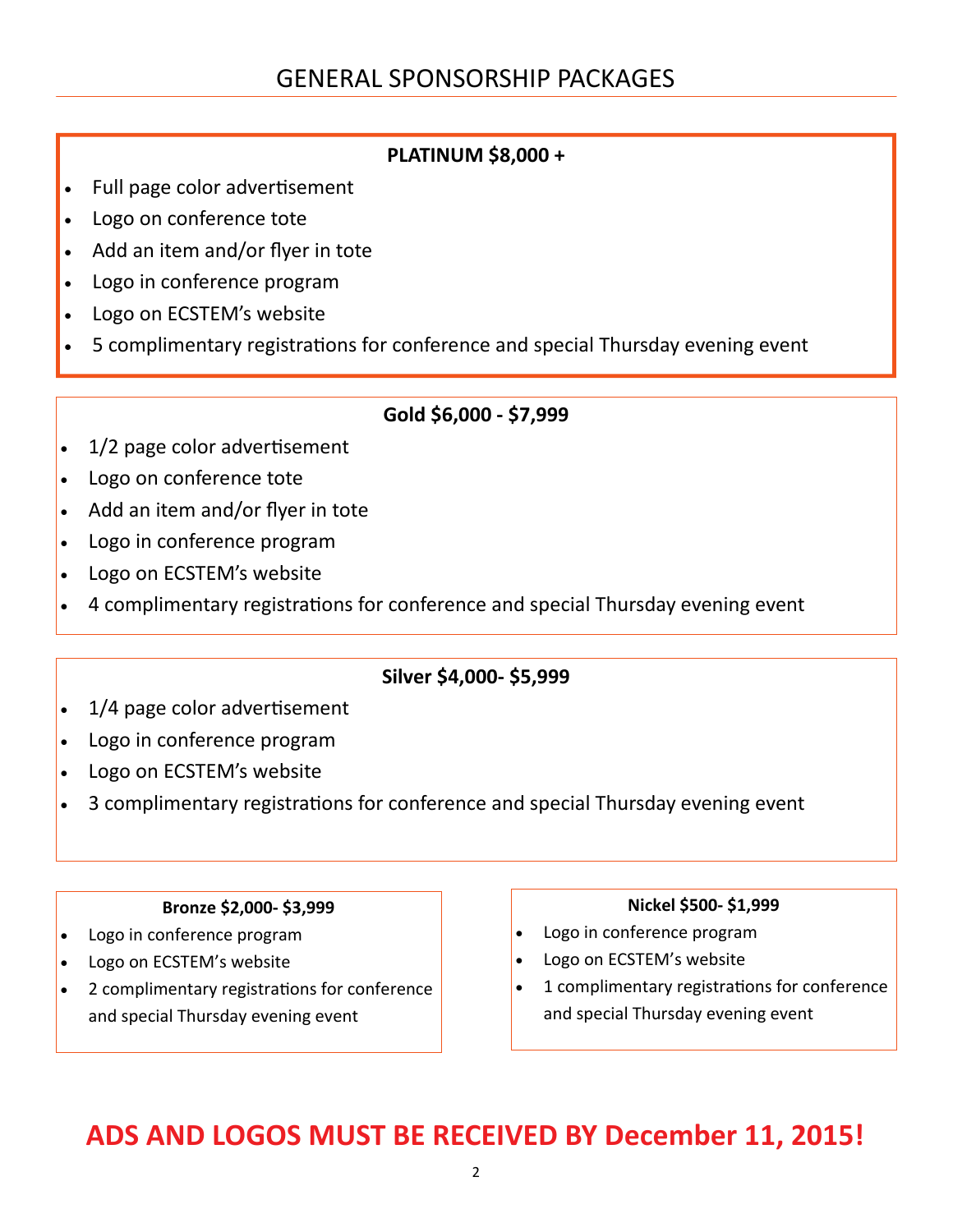## **Evening RecepƟon Sponsor \$10,000**

- Logo on reception poster
- Logo on conference tote
- Add an item and/or flyer in tote
- Logo in conference program
- Logo on ECSTEM's website
- 5 complimentary registrations for conference and special Thursday evening event

## **Keynote Speakers \$10,000**

- Logo on keynote speaker poster
- Logo on conference tote
- Add an item and/or flyer in tote
- Logo in conference program
- Logo on ECSTEM's website
- 5 complimentary registrations for conference and special Thursday evening event

## **Tote Sponsor \$5,000**

- Logo on conference tote distributed to 500+ attendees
- Add an item and/or flyer in tote
- Logo in conference program
- Logo on ECSTEM's website
- 3 complimentary registrations for conference and special Thursday evening event

## **Conference Scholarship Sponsor \$250**

- Logo in conference program
- Logo on ECSTEM's website
- 1 complimentary registration for special Thursday evening event



One sponsorship available for these special packages.  $\frac{1}{2}$  Two sponsorships available for this special package.

# **ADS AND LOGOS MUST BE RECEIVED BY December 11, 2015!**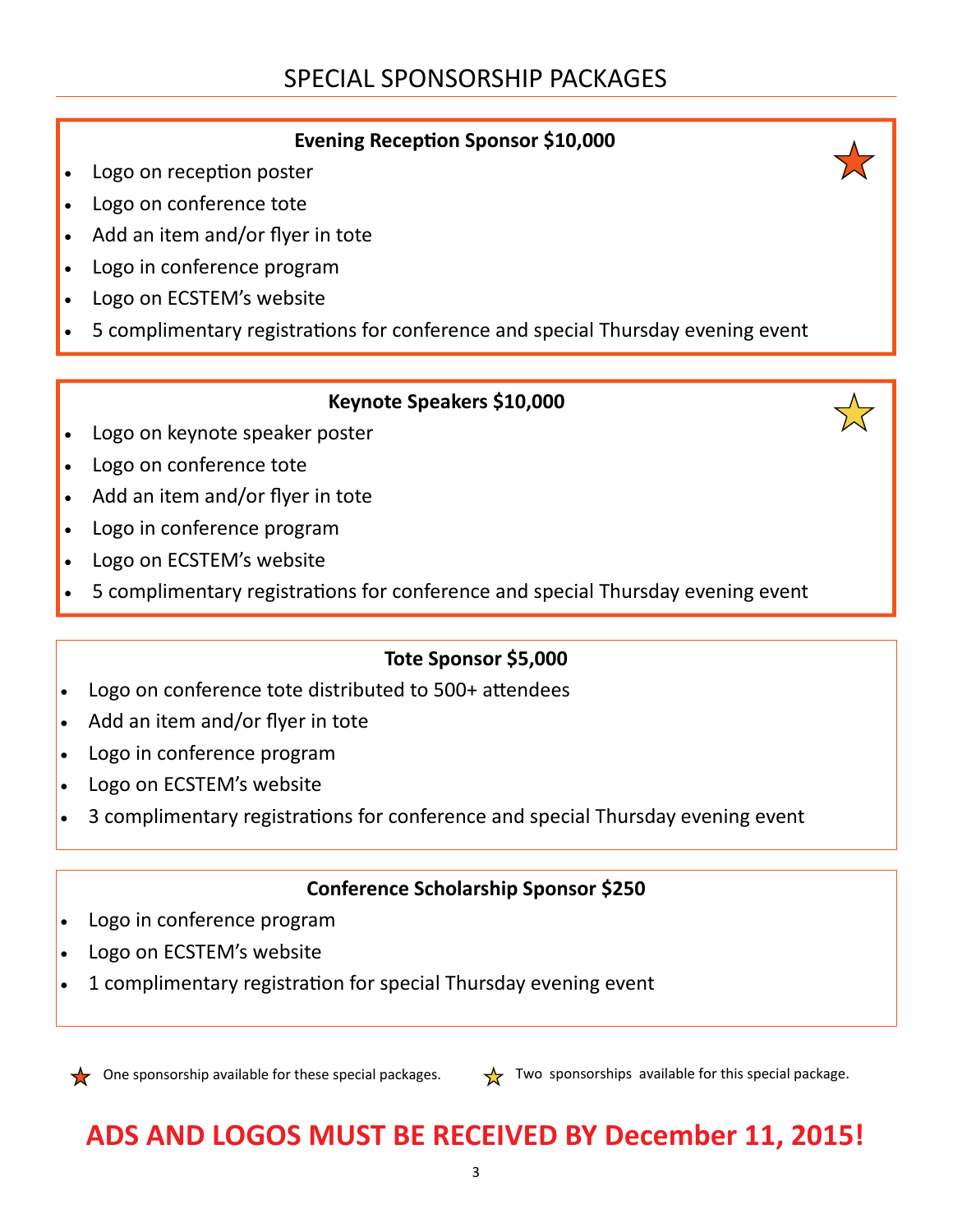| <b>General Sponsorship</b>              |                                 |                            |                            |                          |                           |  |  |  |
|-----------------------------------------|---------------------------------|----------------------------|----------------------------|--------------------------|---------------------------|--|--|--|
| <b>Benefits:</b>                        | <b>Nickel \$500-</b><br>\$1,999 | Bronze \$2,000-<br>\$3,999 | Silver \$4,000-<br>\$5,999 | Gold \$6,000-<br>\$7,999 | Platinum<br>$$8,000 +$    |  |  |  |
| Logo on conference tote                 |                                 |                            |                            |                          |                           |  |  |  |
| Advertisement in conference<br>program  |                                 |                            | 1/4 Page<br>Color          | $1/2$ Page<br>Color      | <b>Full Page</b><br>Color |  |  |  |
| Logo on ECSTEM's website                |                                 |                            |                            |                          |                           |  |  |  |
| Logo in conference program              |                                 |                            |                            |                          |                           |  |  |  |
| Two-day conference<br>registrations     | 1                               | $\overline{2}$             | 3                          | 4                        | 5                         |  |  |  |
| <b>Thursday Evening Event</b><br>Passes | 1                               | $\overline{2}$             | 3                          | 4                        | 5                         |  |  |  |

| <b>Special Sponsorship</b>       |                                            |              |                                        |                                  |  |  |  |
|----------------------------------|--------------------------------------------|--------------|----------------------------------------|----------------------------------|--|--|--|
| <b>Benefits:</b>                 | Conference<br><b>Scholarships</b><br>\$250 | Tote \$5,000 | Keynote<br><b>Speakers</b><br>\$10,000 | Evening<br>Reception<br>\$10,000 |  |  |  |
| Logo on poster                   |                                            |              |                                        |                                  |  |  |  |
| Logo on Conference tote          |                                            |              |                                        |                                  |  |  |  |
| Logo on ECSTEM's website         |                                            |              |                                        |                                  |  |  |  |
| Logo in conference program       |                                            |              |                                        |                                  |  |  |  |
| Two-day conference registrations | $\mathbf 0$                                | 3            | 5                                      | 5                                |  |  |  |
| Thursday Evening Event Passes    | 1                                          | 3            | 5                                      | 5                                |  |  |  |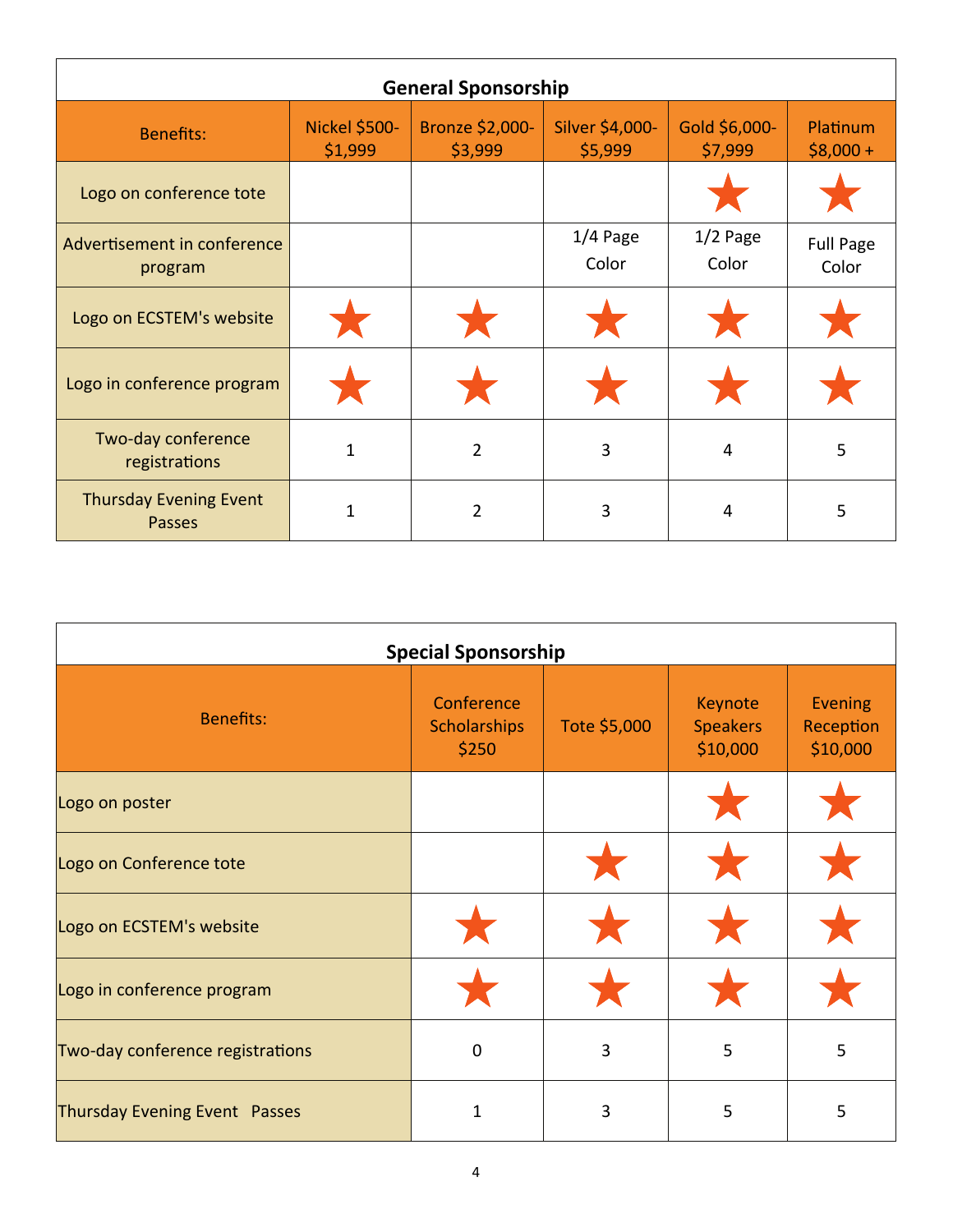## **EXHIBITOR RULES & REGULATIONS**

#### **EXHIBIT (Hall of Inquiry) SCHEDULE: (All Ɵmes subject to change)**

Thursday, February 4, 2016

Teaching Lab Set Up: 8:00 am ‐ 1:00 pm

Exhibitor Registration and Set Up: 1:00 pm - 4:30 pm

Friday, February 5, 2016

Exhibit Hall Open: 8:00 am ‐ 5:00 pm

Saturday, February 6, 2016

Exhibit Hall Open: 8:00 am ‐ 1:00 pm

Exhibitor Move‐out: 1:00 pm ‐ 5:30 pm

**CONFERENCE SITE AND EXHIBIT AREA LOCATION**: The conference is held at the Hilton Pasadena, 168 S Robles Ave, Pasadena, CA 91106, 626.577.1000.

**HOTEL ACCOMODATIONS**: Hotel room rates of \$149 are available to exhibitors if reserved prior to the cut‐off date of January 1, 2016. To reserve a room, contact the Hilton Pasadena directly at 626.577.1000 or visit **hƩ[p://www.hilton.com/en/hi/groups/personalized/P/PASPHHF](https://outlookweb.caltech.edu/owa/redir.aspx?SURL=6ltln1SMzw9jMMpyVREy2ttccJHrAJxLgj4xJbAO87yOQlQkFFDSCGgAdAB0AHAAOgAvAC8AdwB3AHcALgBoAGkAbAB0AG8AbgAuAGMAbwBtAC8AZQBuAC8AaABpAC8AZwByAG8AdQBwAHMALwBwAGUAcgBzAG8AbgBhAGwAaQB6AGUAZAAvAFAALwBQAEEAUwBQAEgASABGAC0ARQBBAFIATABZAC0AMgAwADEANgAwADIAMAAzAC8AaQBuAGQAZQB4AC4AagBoAHQAbQBsAD8AVwBUAC4AbQBjAF8AaQBkAD0AUABPAEcA&URL=http%3a%2f%2fwww.hilton.com%2fen%2fhi%2fgroups%2fpersonalized%2fP%2fPASPHHF-EARLY-20160203%2findex.jhtml%3fWT.mc_id%3dPOG)‐EARLY‐20160203/index.jhtml?** WT.mc id=POG. Individuals must identify themselves as being with the group, EARLY CHILDHOOD STEM

CONFERENCE, at the time the reservation is made in order to receive the special group rate.

**PARKING**: The Hilton Pasadena maintains a controlled parking lot. Parking rates are discounted for the ECSTEM Conference. Parking rates are as follows: Self event parking is \$8. Self overnight parking is \$16. Valet event parking \$10. Valet overnight parking \$18.

**REGISTRATION**: The registration fee for commercial exhibitors is \$300. Nonprofits will receive a discounted registration fee with proof of 501 (C) 3 status. Registration includes one 6' table, two chairs, continental breakfast, lunch for Friday, February 5 and Saturday, February 6, 2016. Complimentary invitation to the Thursday Special Evening Event, February 4, 2016 is also included. Additional tables may be purchased for \$50 each. As these are tables and not booths, the space for each exhibit is dependent on the size of the table. It will be set up 2‐3 feet away from the perimeter of the exhibit hall. A Teaching Lab will take up a large space in the center of the exhibit hall.

Wireless internet access and power may be requested and purchased by filling out the Hilton's Exhibitor Credit Card Authorization Form and email to **[ECSTEM@thinktogether.org](mailto:ecstem@thinktogether.org) by Sunday, January 31, 2016.** 

**PAYMENT TERMS**: Full payment must be included with a complete "Exhibitor Contract" form to secure space and must be received prior to submission of advertisement (if applicable). Ads and logos must be submitted no later than December 11, 2015. Make checks payable to Children's Center at Caltech. For additional information, please email [ECSTEM@thinktogether.org](mailto:ecstem@thinktogether.org). Any point not specifically covered in these regulations is subject to the decision of the ECSTEM Committee, whose decision shall be final.

**CANCELLATION AND REFUND**: Notice of cancellations must be made in writing to the ECSTEM Committee. Cancellations received on or prior to November 6, 2015 will result in the ECSTEM Committee retaining 50% of the full rental cost of exhibit space. No refunds for cancellations will be granted after November 6, 2015. The ECSTEM Committee shall not be liable for any interest on the amount refunded.